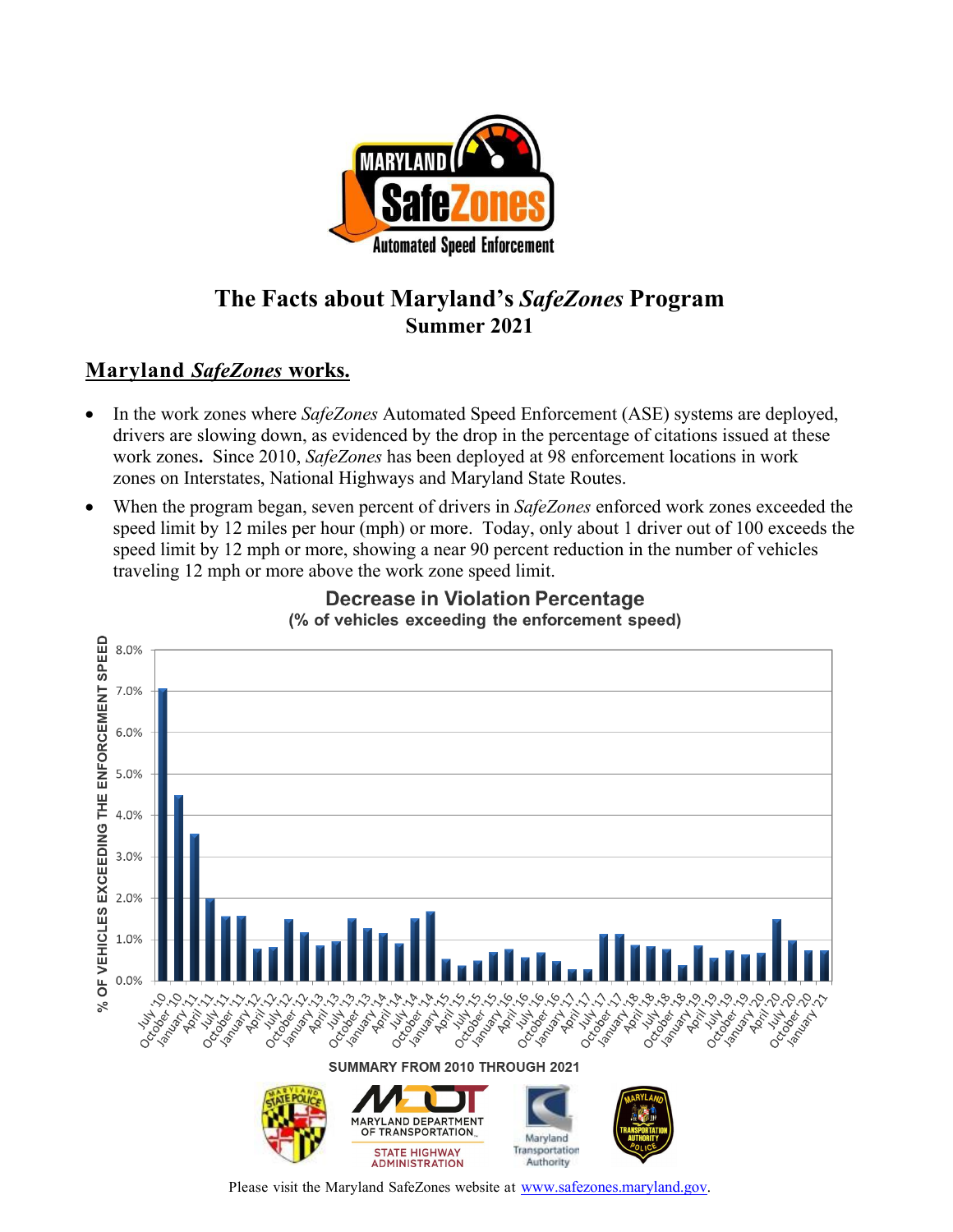# *SafeZones* **ensures driver and passenger safety as well as worker safety.**

- The *SafeZones* program not only safeguards workers; it also protects drivers and passengers traveling through construction zones. Nationally, four out of every five work zone fatalities involve vehicle drivers and passengers.
- Preliminary data from 2020 shows that 6 people lost their lives in work zone crashes on Maryland roadways.
- Work zones, by nature, present challenging driving conditions. Work zone conditions, such as lane shifts, split travel lanes, reduced lane widths, concrete barriers, and uneven pavement, present potential hazards that leave little margin for driver error, even when workers are not actively working in the work zone. Driving too fast for conditions is particularly hazardous in work zones.
- The Maryland Department of Transportation State Highway Administration (MDOT SHA) takes an integrated approach to changing driver behavior in work zones; ASE is one tool to make work zones safer. During peak construction season, there can be hundreds of work zones on Maryland highways. All work zones, not just those monitored through the *SafeZones* program, require attentive driving.
- MDOT SHA devotes funding to a public education awareness effort, which includes public service announcements, billboards and social media, reminding drivers that work zones demand one's full attention.

### *SafeZones* **is accurate and law enforcement reviews every citation.**

- The *SafeZones* program uses scanning LIDAR (laser technology) to accurately capture multiple speed measurements of each passing vehicle.
- The Maryland State Police and Maryland Transportation Authority Police review every citation to ensure fairness and accuracy.

# *SafeZones* **equipment is, and always has been, calibrated properly.**

- *Initial System Calibration: SafeZones* equipment is only deployed after receipt of a certificate of calibration from the manufacturer, which is separate from the vendor that operates the *SafeZones* equipment. The manufacturer is not involved in the program's daily operation. Additionally, MDOT SHA obtains certificates of calibration from an independent laboratory prior to the initial deployment of each new ASE system.
- *Annual Calibration:* Each ASE system is sent to an independent laboratory annually to certify system calibration. Calibration tests verify that all *SafeZones* equipment functions accurately.



Please visit the Maryland SafeZones website at [www.safezones.maryland.gov.](http://www.safezones.maryland.gov/)